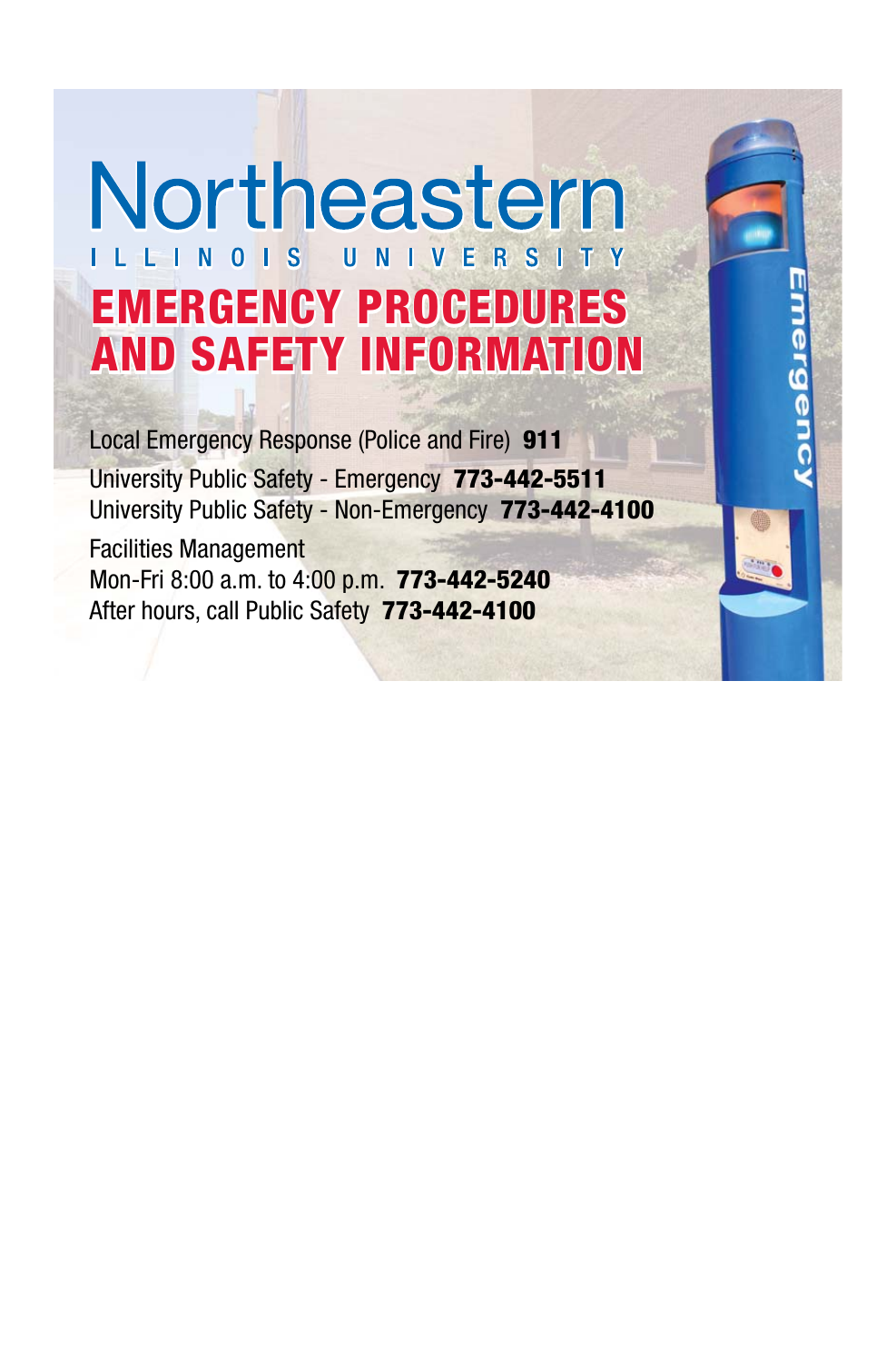# **Flooding and Water Damage**

### *If a water leak occurs:*

- 1. Remain calm.
- 2. Call the Facilities service desk Mon- Fri 8:00 a.m. to 4:00 p.m. at x5240 immediately to report the exact location and severity of the leak. After business hours and on weekends, call Public Safety at x4100.
- 3. Use extreme caution. Do not use any electrical appliances or outlets near the leak. Evacuate the area.
- 4. Turn the water source off if you are confident of your ability to stop it i.e., unclog the drain, turn off the water, etc.
- 5. Protect objects that are in jeopardy. Take essential steps to avoid or reduce immediate water damage, such as covering objects with plastic sheeting or moving small or light objects out of danger.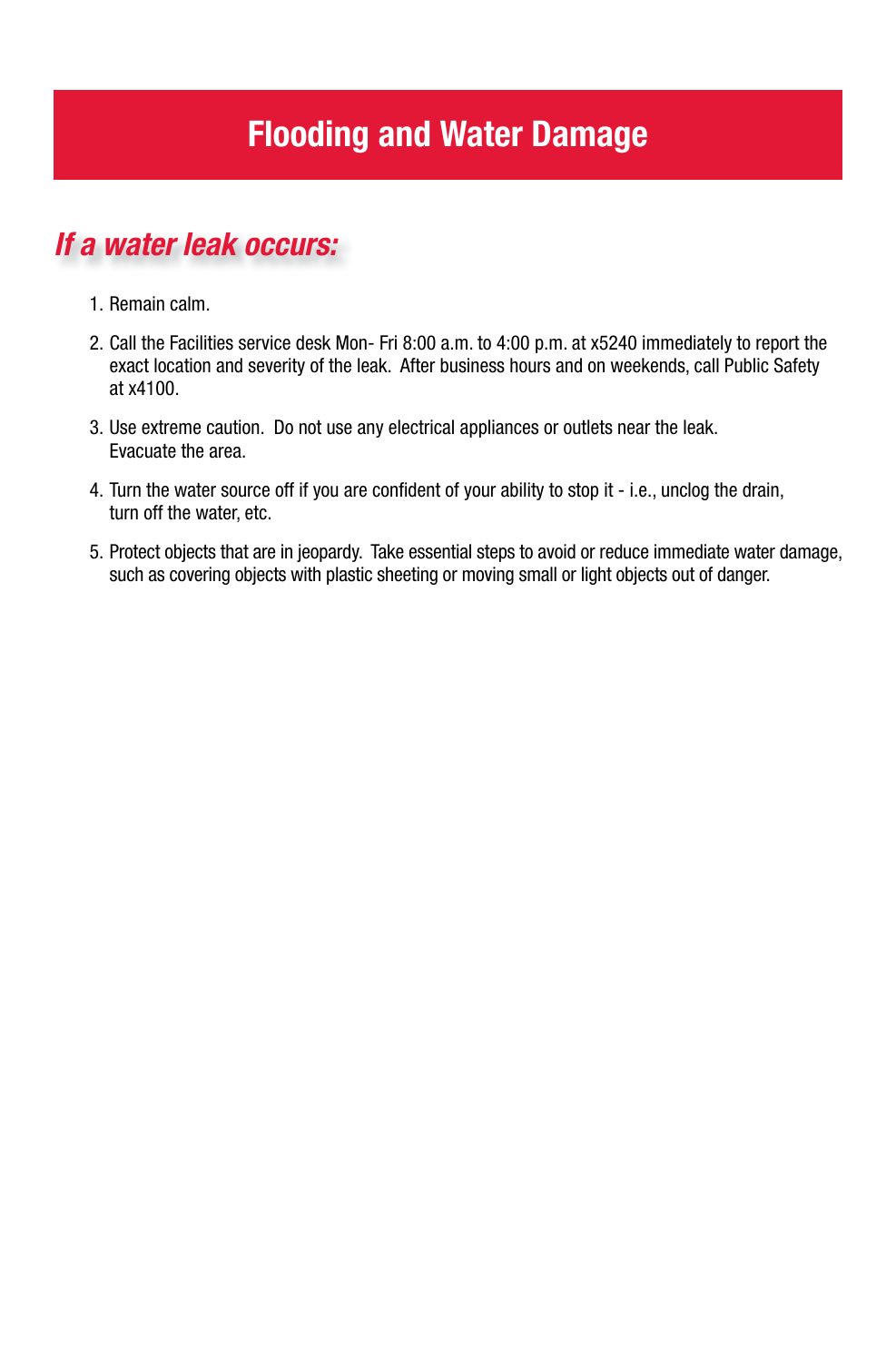# **Utility Failure**

# *Utility Failure*

In the event of a utility failure occurring during the regular working hours of 8:00 a.m.- 4:00 p.m., Monday through Friday, immediately notify Facilities at 773-442-5240.

- If there is a potential danger to building occupants, or if the utility failure occurs after regular working hours, on weekends or holidays, notify Public Safety at 773-442-4100.
- When the building evacuation order is given, follow the Building Evacuation Procedure.

**Electrical/ Light Failure**: Remain calm. Provide assistance to others in your immediate area who may be unfamiliar with the space. Proceed cautiously to an area that has emergency lighting, especially if you are in an unlit area. Do not evacuate or dismiss employees or students unless told to do so and if no other danger exists. In most cases, power will be restored or classes will be relocated to another area with power.

**Elevator Failure**: If you are trapped in an elevator, use the emergency button or telephone to alert Public Safety. Remain calm.

**Gas Leak**: Cease all operations. **DO NOT TURN ON LIGHTS OR ANY ELECTRICAL EQUIPMENT**. Remember, electrical arcing can trigger an explosion. Evacuate the area and notify Public Safety immediately.

**Ventilation Problems**: If smoke odors come from the ventilation system, immediately notify Public Safety or Facilities, cease all operations and evacuate the area.

**Water Supply Failure**: In the event of water supply failure, notify Public Safety or Facilities immediately.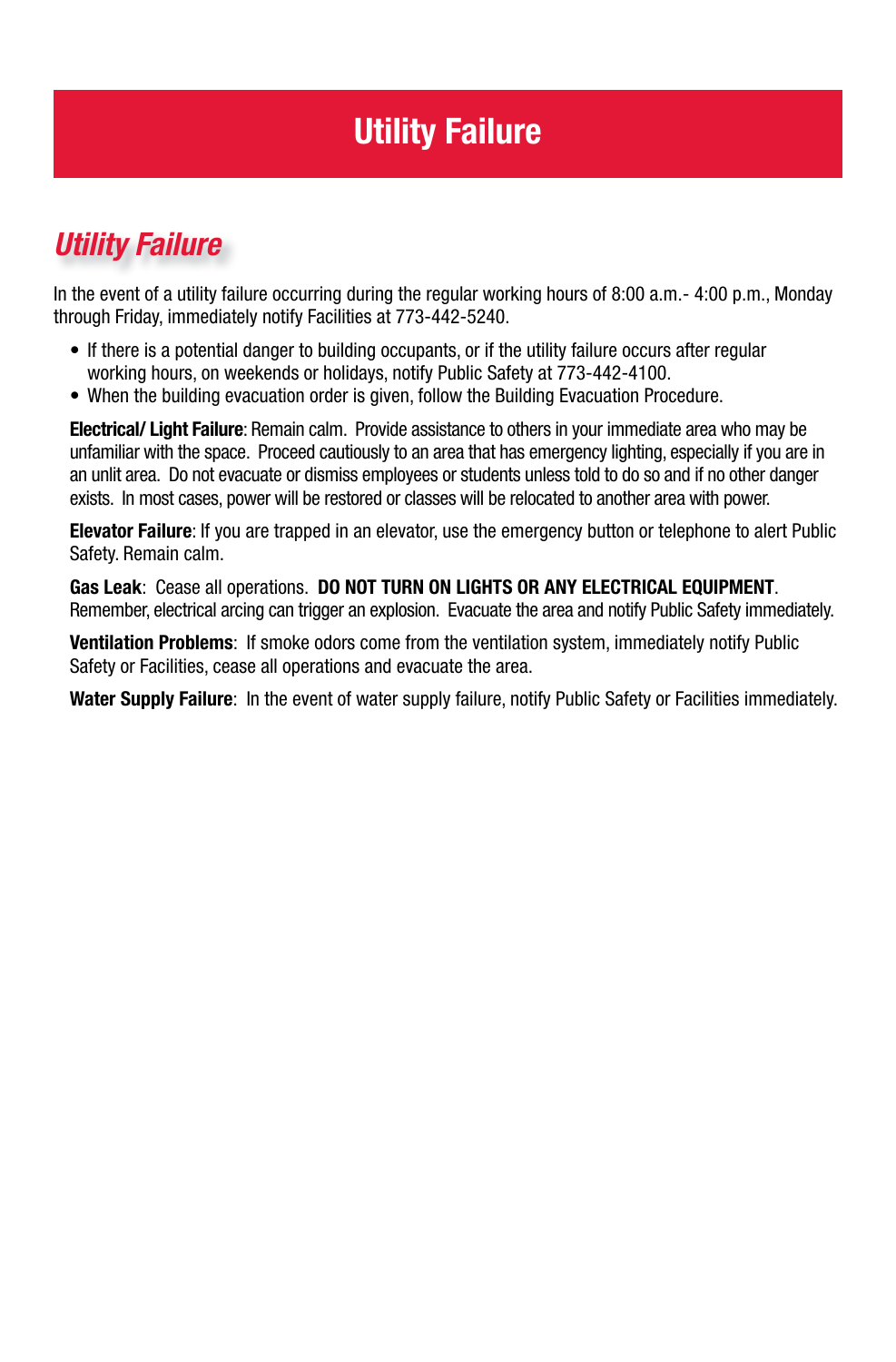# **Tornado/ Severe Weather**

### *Planning includes identifying the appropriate place in your building to seek shelter should a tornado occur.*

#### **If a tornado or severe weather is announced …**

- 1. Stay inside and be alert to falling objects.
- 2. Stay away from windows, mirrors, glass, and unsecured objects such as filing cabinets and bookcases.
- 3. Proceed to a below-ground-level or central hallway of the building, if possible.
- 4. Do not use elevators.
- 5. If requested, assist persons with disabilities to the safest area on the same floor.
- 6. Remain in the safe area until the "all clear" has been given by Public Safety or other emergency responders.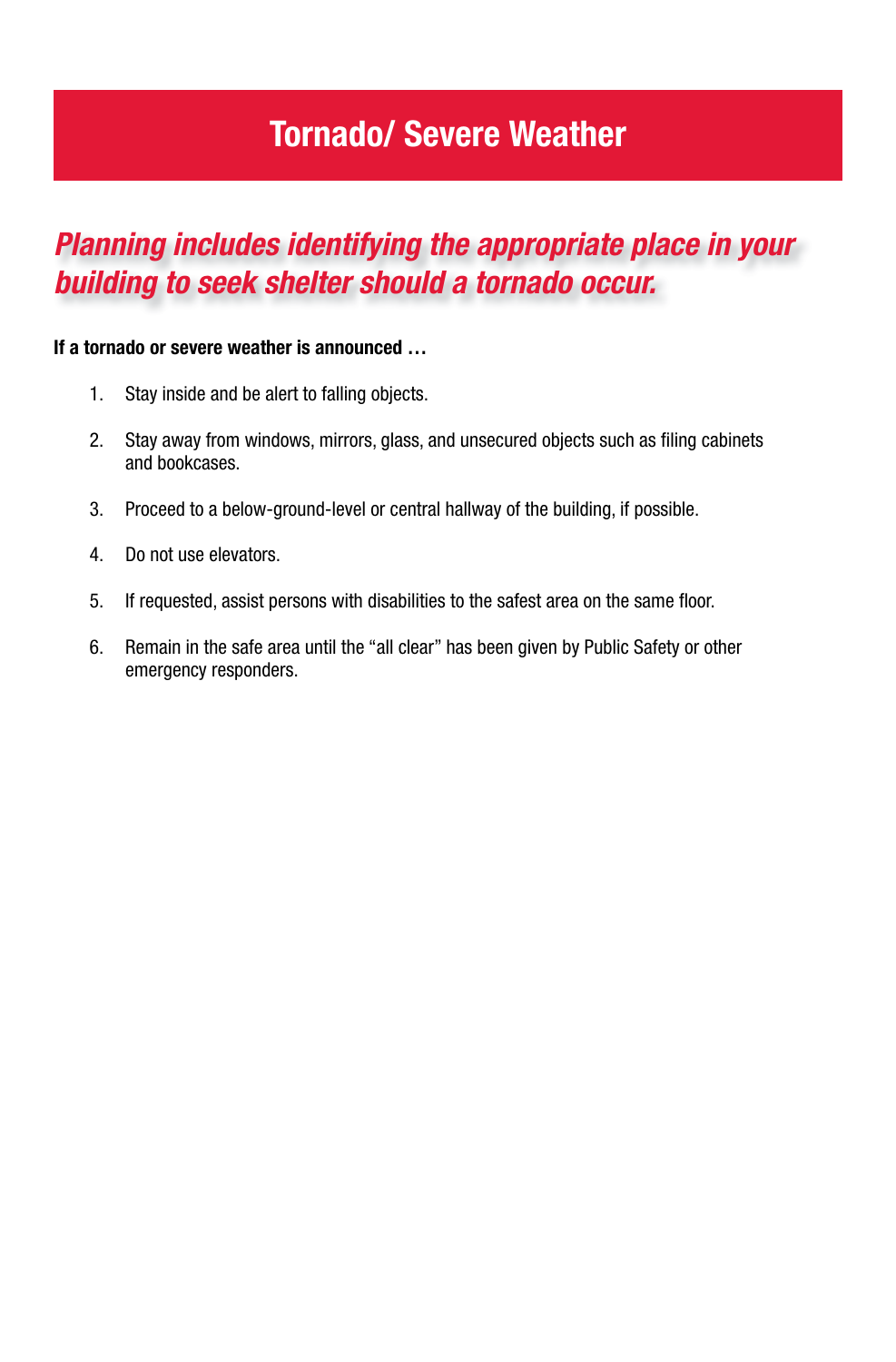# **Medical Emergencies**

### *If someone becomes ill or is injured and requires immediate assistance:*

- 1. Call 911 and Public Safety at x5511 to obtain local emergency medical services.
- 2. Unless you are trained or the victim is in an immediate life-threatening situation, do not attempt to render any first aid before trained assistance arrives.
- 3. Do not attempt to move a person who has fallen or appears to be in pain.
- 4. Limit your communication with ill or injured person to quiet reassurances.
- 5. After the person's immediate needs have been taken care of, remain to assist the investigating officer with pertinent information about the incident.
- 6. If the victim is a staff member, the victim's supervisor should fill out the University's "Supervisor's Accident Report" available through the Employee Resources channel on NEIUPort or Human Resources.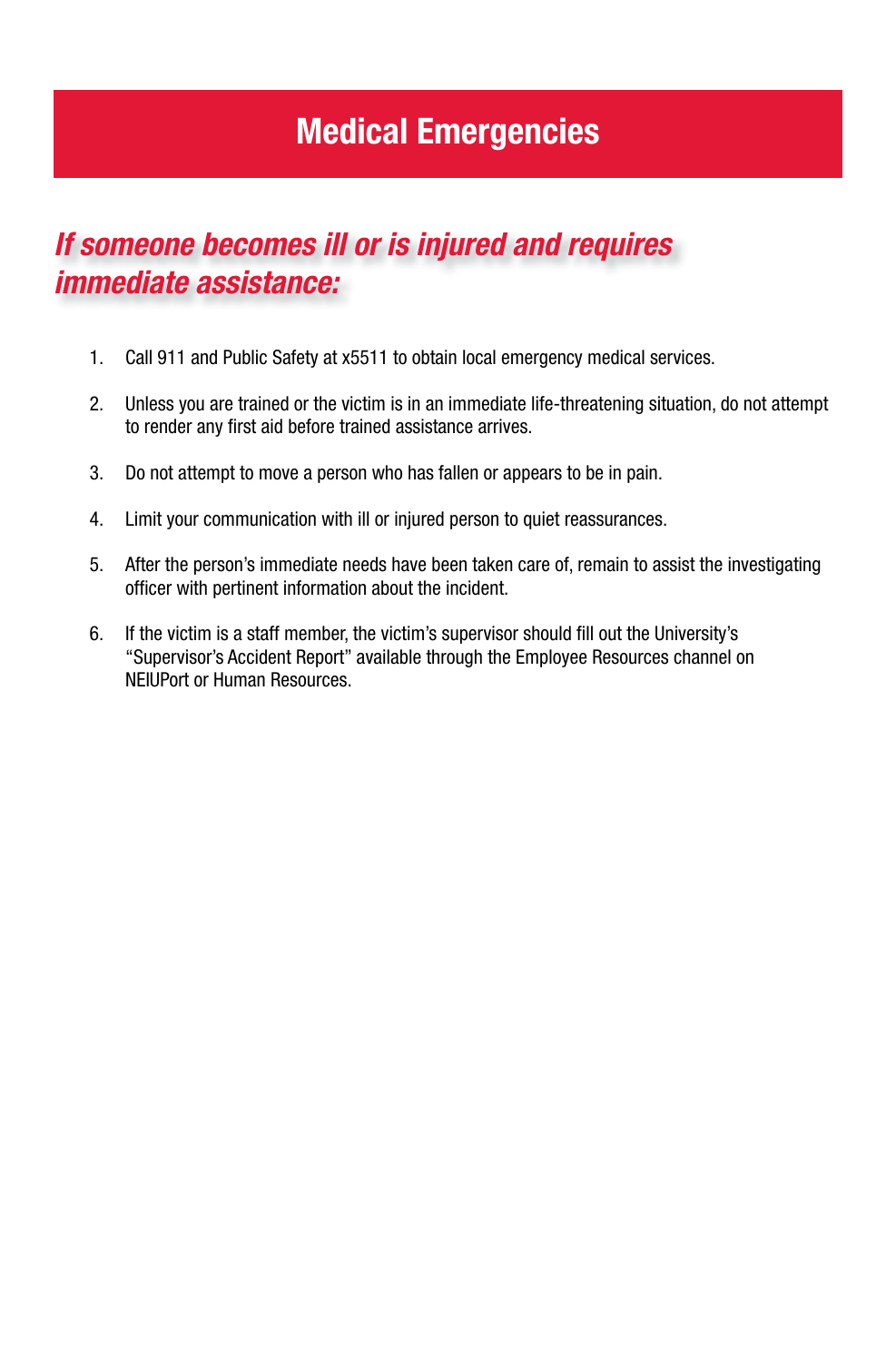# **Explosions**

### *Chemicals, leaking gas and faulty boilers could be the cause of life-endangering explosions:*

- 1. Remain calm.
- 2. Stay away from windows, mirrors, overhead fixtures, filing cabinets, bookcases, and electrical equipment.
- 3. Be guided by emergency response personnel. If evacuation is ordered, proceed to one of the designated exits.
- 4. Do not move seriously injured persons unless they are in obvious immediate danger (of fire, building collapse, etc.).
- 5. Open doors carefully. Watch for falling objects.
- 6. Do not use elevators.
- 7. If requested, assist persons with disabilities who appear to need direction or assistance.
- 8. Once outside, remain approximately 200 feet from the exits to help facilitate clear access to the building for emergency response personnel.
- 9. Provide emergency response personnel information on anyone who may need assistance.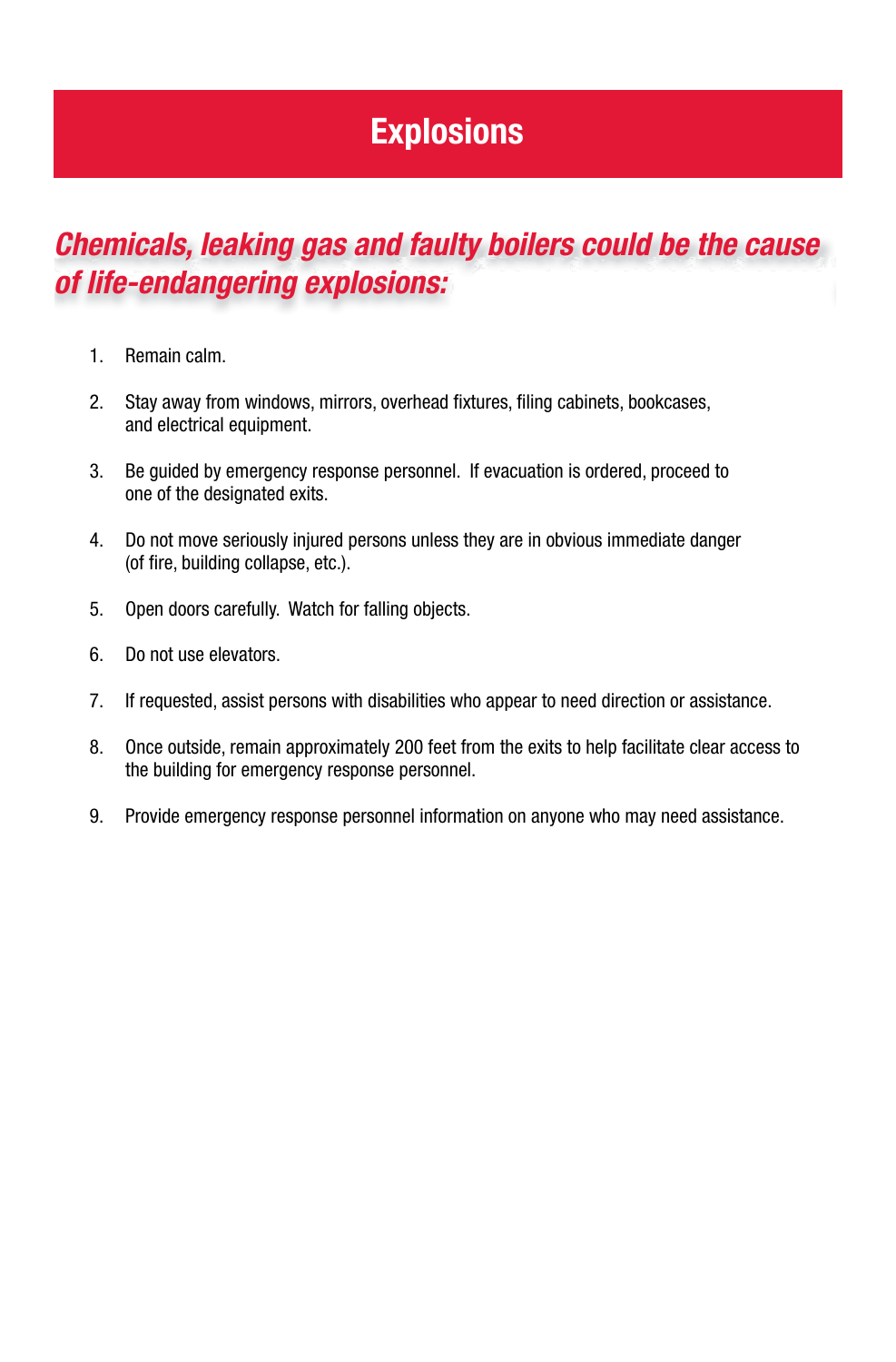# **Fire Response**

### *How to report a fire:*

- 1. Call 911. Report the exact location of the fire and, if known, what is burning. Sound the building alarm by pulling an alarm station.
- 2. Never allow the fire to come between you and an exit.
- 3. Remove all persons from the danger area. Close doors behind you to confine the fire.

### **Response to audible fire alarms:**

- 1. Evacuate the building. Shut all doors behind you. Closed doors can slow the spread of fire, smoke and water.
- 2. Do not use the elevators.
- 3. If requested, assist persons with disabilities who appear to need direction or assistance.
- 4. Do not delay evacuation If possible, take purses and backpacks.
- 5. Once outside, remain approximately 200 feet from the exits to help facilitate clear access to the building for emergency response personnel.
- 6. Return to the building only when instructed to do so by emergency response personnel.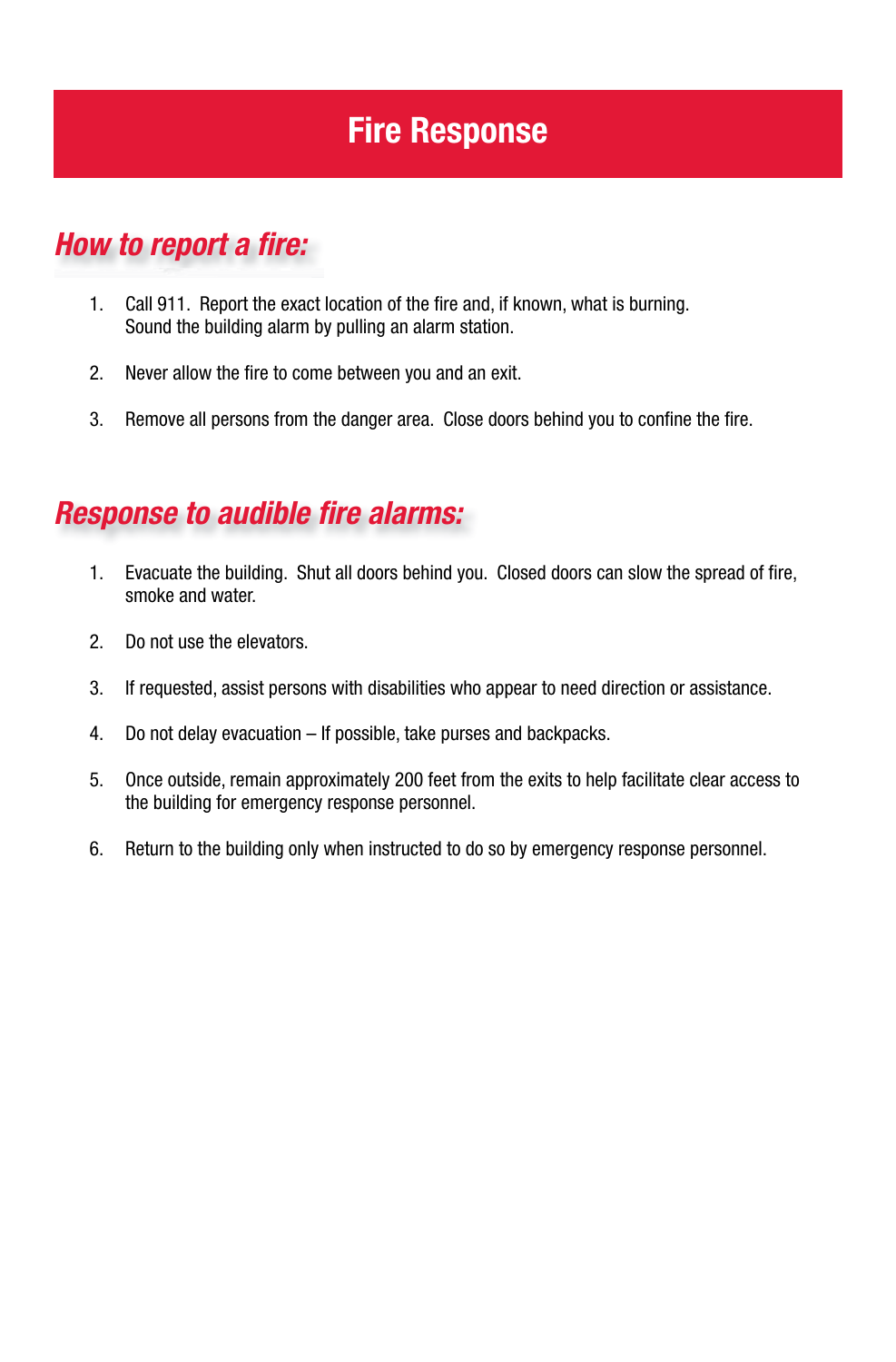# **Building Evacuation Procedures**

### *For your own safety, you MUST evacuate when ordered to do so. This includes both activation of an audible/visible fi re alarm and/or verbal orders from emergency response personnel.*

#### **In advance, each occupant should:**

Understand the evacuation plan for each building occupied; see evacuation maps for each building. Recognize the sound of the fire alarm.

Know at least two ways out of the building from your regular workspace or classroom.

#### When you hear the fire alarm or are verbally told to evacuate the building:

- 1. Remain calm.
- 2. Evacuate the building.
- 3. As you exit, quickly check nearby restrooms and storage rooms for occupants who may not have heard the evacuation signal.
- 4. If requested, assist persons with disabilities who appear to need direction or assistance.
- 5. Take with you essential personal items ONLY. Do not attempt to take large or heavy objects.
- 6. Shut all doors behind you. Closed doors can slow the spread of fire, smoke and water.
- 7. Proceed as quickly as possible, but in an orderly manner. Do not push or shove. Hold handrails when you are walking on stairs.
- 8. Once out of the building, move away at least 200 feet from the structure or as instructed by emergency response personnel.
- 9. Do not leave the evacuation area unless directed to do so by emergency response personnel.
- 10. Provide emergency response personnel information on anyone who may need assistance.

#### **Disabled persons evacuation procedure:**

- 1. Evacuate out the **NEAREST SAFE** exit.
- 2. Prepare in advance by communicating assistance or direction needed to faculty and staff.
- 3. Know the location of safe zone areas which are designated as temporary shelters.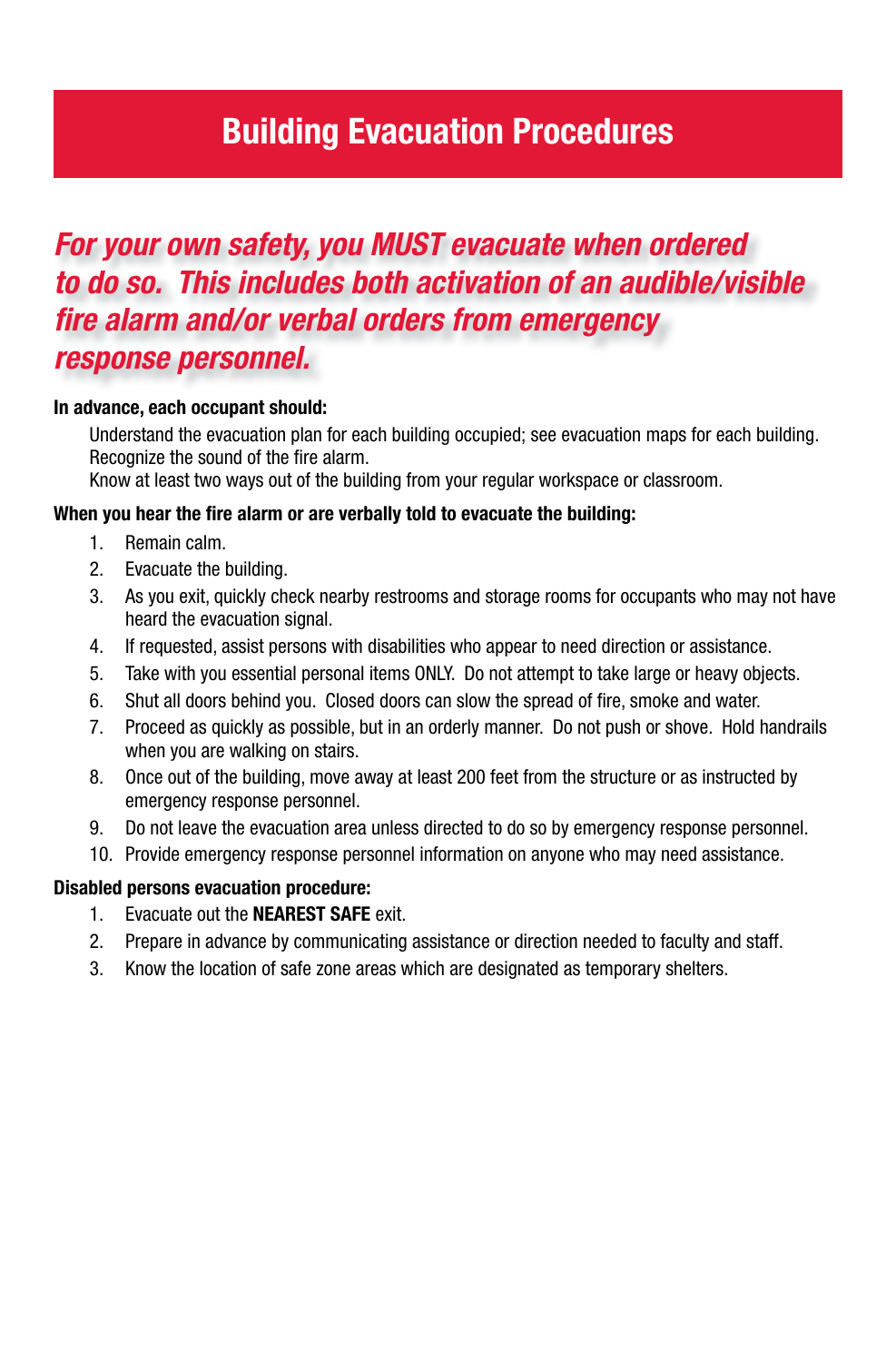# **Chemical Spill / Hazardous Materials Incident**

### *Hazardous materials are managed safely on a regular basis by knowledgeable individuals. Minor spills may occur that can be safely and effectively cleaned up with appropriate resources.*

#### **This section provides emergency response guidance for greater than minor spills.**

#### **If a hazardous material spill occurs:**

- 1. Call Public Safety at x5511 immediately.
- 2. Obtain a Material Safety Data Sheet for the hazardous material and offer it to emergency responders.
- 3. If there is any possible danger, evacuate your area and provide information to emergency response personnel.
- 4. If a toxic hazardous material comes in contact with your skin, immediately flush the affected area with clear water.

#### **If a hazardous material fire occurs:**

- 1. Remain calm.
- 2. Call 911 then notify Public Safety at x5511.
- 3. If the fire is small and you have received training, attempt to put it out with a fire extinguisher or other available means. Do not jeopardize your personal safety.
- 4. Never allow the fire to come between you and an exit.
- 5. Evacuate your area if you are unable to put out the fire. Close doors and windows behind you to confine the fire. Proceed to an exit.
- 6. Do not break windows. Oxygen feeds a fire.
- 7. Do not attempt to save possessions at the risk of personal injury.
- 8. Do not return to the emergency area until instructed to do so by emergency response personnel.
- 9. If you know what hazardous materials are involved in the fire, communicate that information to fire department officials.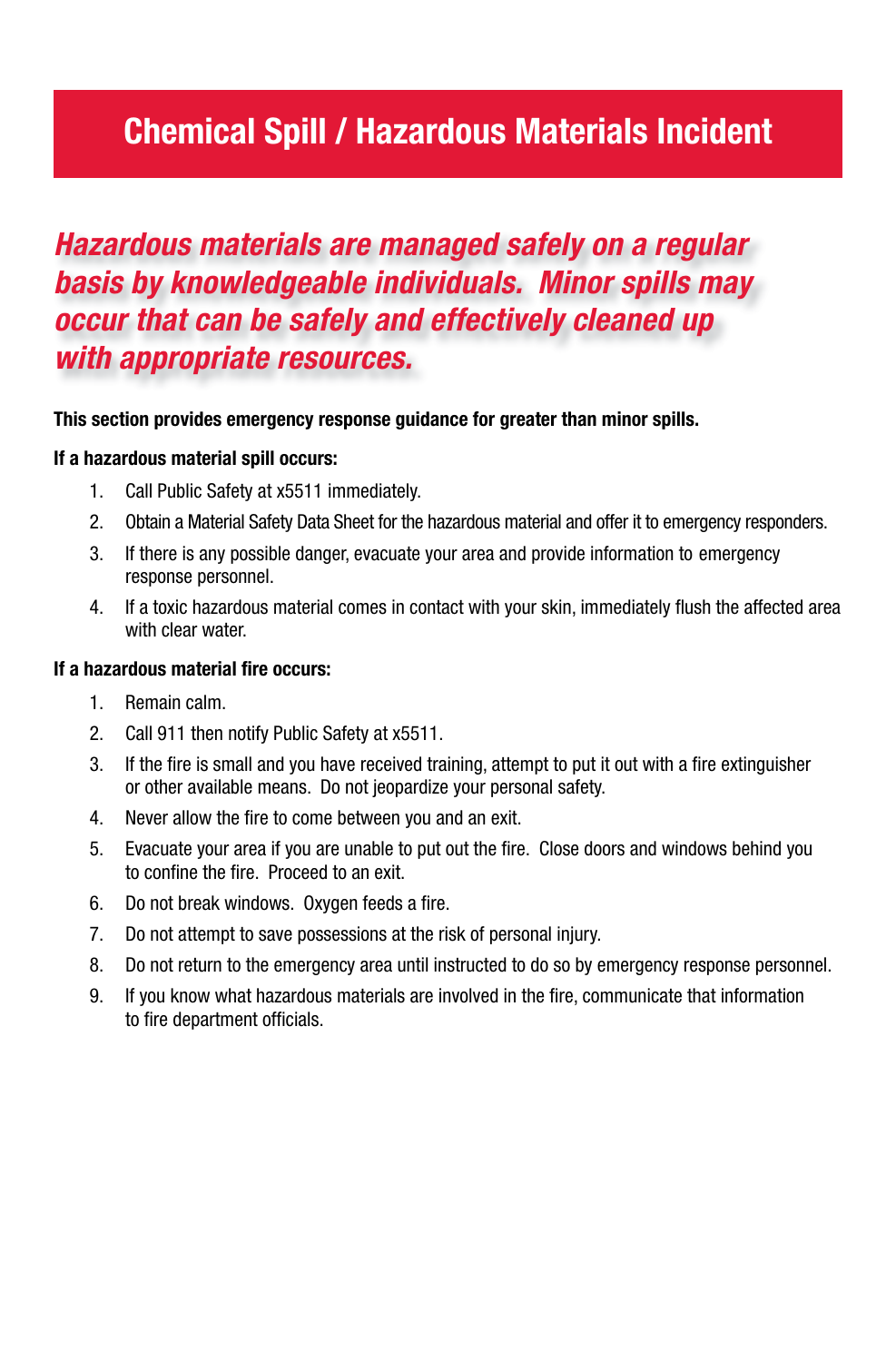# **Earthquake**

### *Even in a severe earthquake, there is much you can do to prevent or minimize injuries and damage to property.*

#### **During an earthquake**

#### **If you are inside:**

- 1. Stay calm.
- 2. Avoid falling objects.
- 3. Crawl under a table or desk, or stand in a doorway.
- 4. Stay away from windows, mirrors, overhead fixtures, filing cabinets, bookcases, and electrical equipment.

#### **If you are outside:**

- 1. Move to an open area away from buildings, trees and power lines.
- 2. If forced to stand near a building, avoid falling objects.

#### **If you in an automobile**:

- 1. Stop your vehicle in the nearest open area.
- 2. Stay in your vehicle until the shaking stops.

#### **After an earthquake**

- 1. Remain calm.
- 2. Be prepared for aftershocks. Open doors carefully. Avoid falling objects.
- 3. Be guided by emergency personnel. If evacuation is ordered, proceed to the nearest clear exit.
- 4. Do not move seriously injured persons unless they are in obvious immediate danger (of fire, building collapse, etc.).
- 5. Do not use elevators.
- 6. Do not use matches or lighters.
- 7. Provide emergency response personnel information on anyone who may need assistance.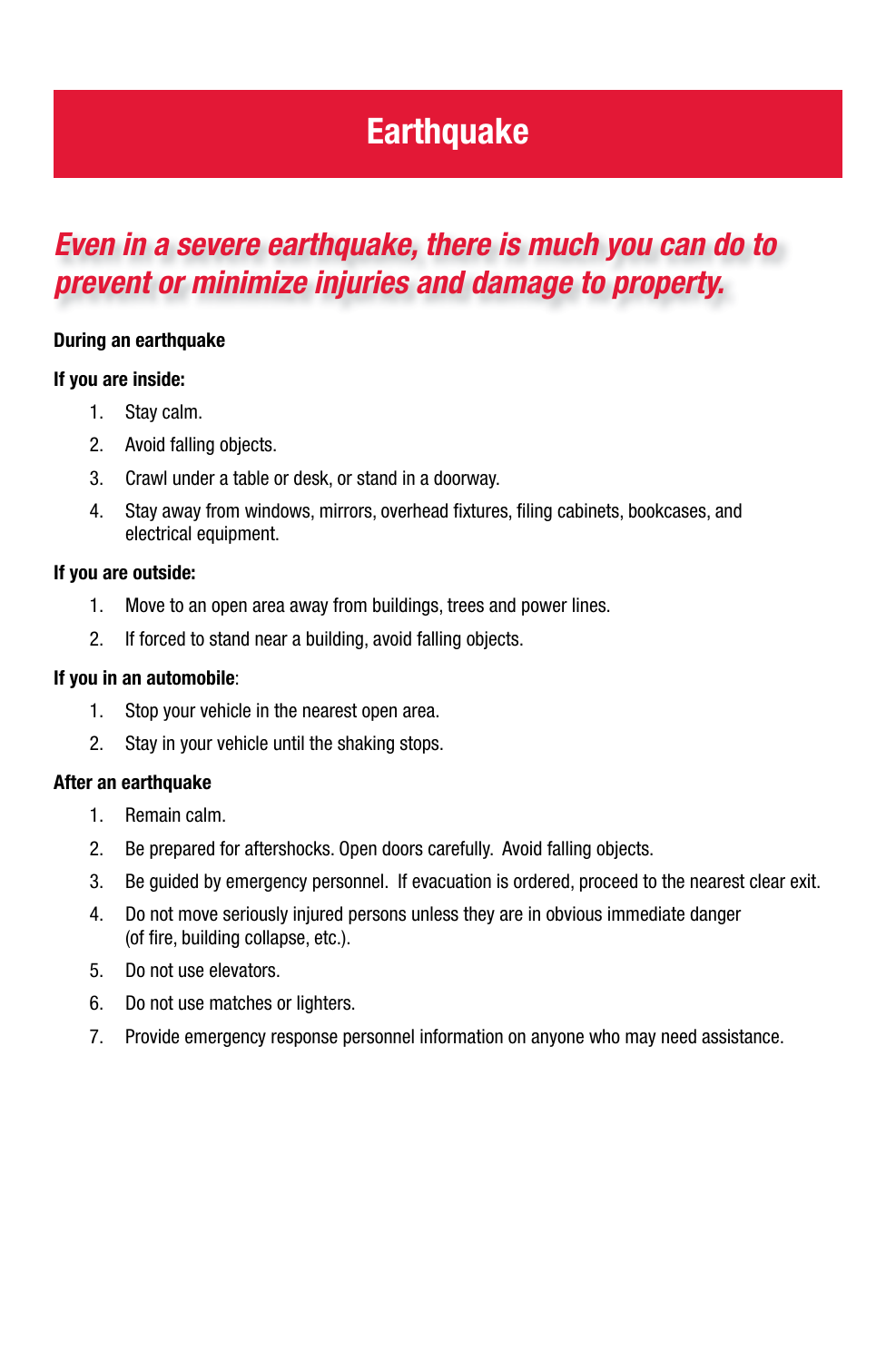# **Bomb Threats or Suspicious Objects**

### *It is possible that you may someday receive a threatening telephone call, letter or suspicious parcel or discover a suspicious object somewhere on the premises.*

#### **If you receive a telephone threat:**

- 1. Remain calm.
- 2. Listen carefully. Be polite and show interest. Try to keep the caller talking so that you can gather more information.
- 3. Use the Explosive Device Data Record information on the back of this page to question the caller in a polite and non-interrogative manner. Use any means, even humor, to prolong the conversation. This will provide a better chance to identify the voice and hopefully obtain additional information about a device, the validity of the threat, or the identity of the caller.
- 4. Upon completion of the call, immediately notify Public Safety (x5511) and complete the Explosive Device Data Record as soon as possible while the incident is fresh in your memory.
- 5. If a threat has been received by another individual and he/she is relaying this information to you, use the Explosive Device Data Record to get as much information from them as possible.

#### A suspicious item is defined as anything which is out of place and cannot be accounted for or any **item suspected of being an explosive device.**

#### If you receive a written threat or a suspicious parcel or if you find a suspicious object anywhere on **the premises:**

- 1. Keep anyone from handling it or going near it.
- 2. Do not use portable radio equipment within 200 feet of a suspicious item.
- 3. Notify Public Safety at x5511 IMMEDIATELY.
- 4. Promptly write down everything you can remember about receiving the letter or parcel or finding the object. The information will be needed by the police.
- 5. Remain calm. Do not discuss the threat with other staff members.
- 6. Be guided by police instructions.

### **SEE EXPLOSIVE DEVICE DATA RECORD ON THE BACK OF THIS PAGE**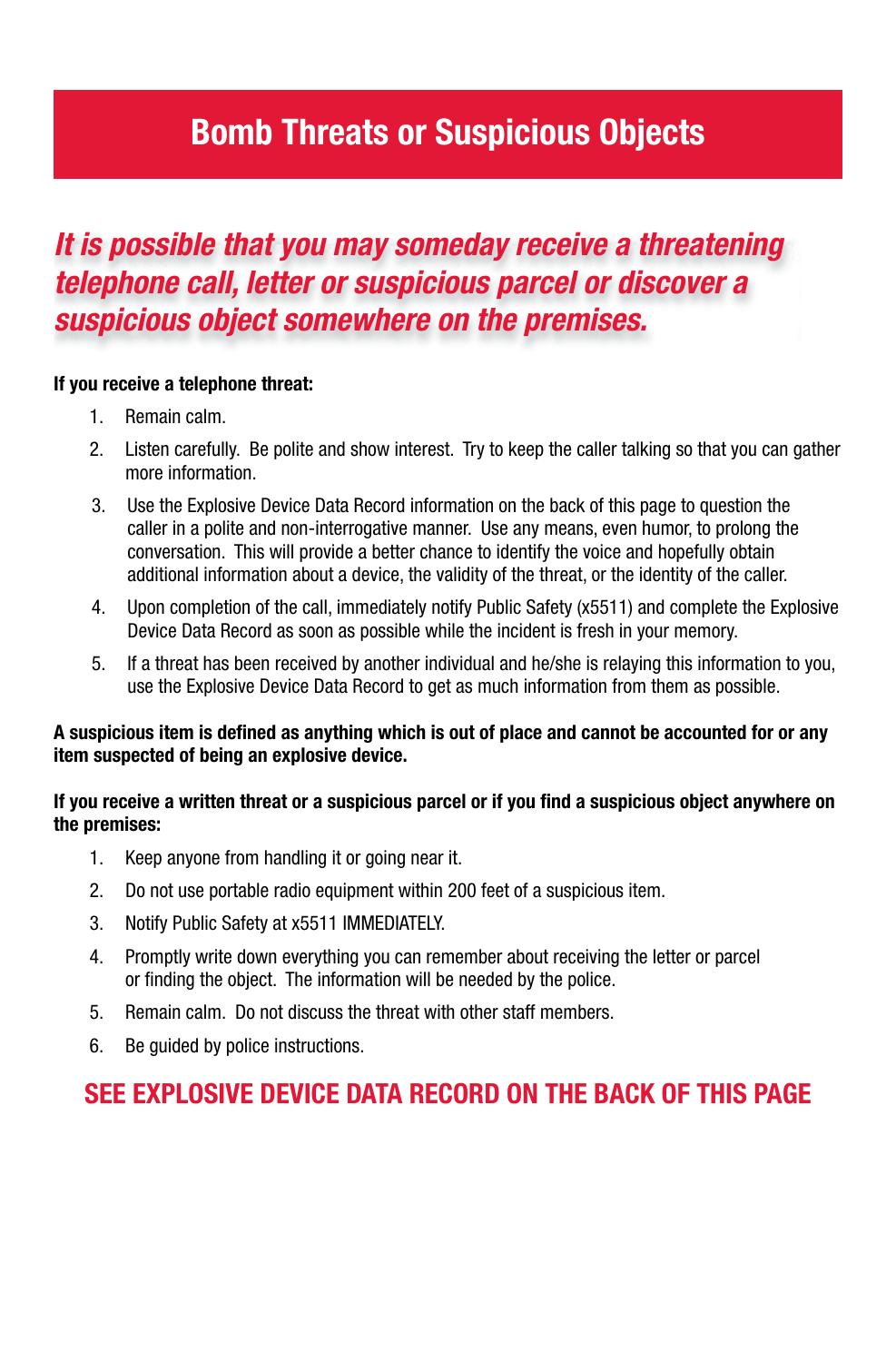# **Bomb Threats or Suspicious Objects (continued)**

### *Explosive Device Data Record*

#### **Questions to Ask:**

- 1. When is the explosive device set to explode? 6. Did you place the explosive device?<br>2. Where is it right now? 7. Why?
- 2. Where is it right now?<br>3. What does it look like?
- 

**Exact wording of the threat:** 

- 4. What kind of explosive device is it? 9. What is your name?
- 5. What will cause it to explode?
- 
- 
- 8. What is your address?
- 

|             | Caller's voice:                                                                  |   |                                                                                                 |  |                                                                                                                                                                                      |  |                                                                                                                                  |
|-------------|----------------------------------------------------------------------------------|---|-------------------------------------------------------------------------------------------------|--|--------------------------------------------------------------------------------------------------------------------------------------------------------------------------------------|--|----------------------------------------------------------------------------------------------------------------------------------|
| $\Box$<br>□ | $\Box$ Excited<br>Nasal<br>Stutter<br>$\Box$ Lisp<br>$\Box$ Raspy<br>$\Box$ Deep | ⊔ | $\Box$ Accent<br>$\Box$ Slow<br>$\Box$ Rapid<br>$\Box$ Soft<br>$\Box$ Normal<br><b>Distinct</b> |  | $\Box$ Slurrer<br>$\Box$ Loud<br>$\Box$ Laughter<br>$\Box$ Crying<br>$\Box$ Calm<br>$\Box$ Angry<br>If voice is familiar, who did it sound like? ___________________________________ |  | $\Box$ Ragged<br>$\Box$ Clearing throat<br>$\Box$ Deep breathing<br>$\Box$ Cracking voice<br>$\Box$ Disguised<br>$\Box$ Familiar |
|             | <b>Background sounds:</b>                                                        |   |                                                                                                 |  |                                                                                                                                                                                      |  |                                                                                                                                  |
|             | $\Box$ Street noises<br>$\Box$ House noises<br>$\Box$ PA system                  |   | $\Box$ Music<br>$\Box$ Animal noises<br>$\Box$ Clear                                            |  | $\Box$ Office machinery $\Box$ Factory machinery<br>$\Box$ Voices<br>$\Box$ Phone booth                                                                                              |  | $\Box$ Static<br>$\Box$ Other                                                                                                    |
|             | <b>Threat language:</b>                                                          |   |                                                                                                 |  |                                                                                                                                                                                      |  |                                                                                                                                  |
| □           | $\Box$ Well spoken<br>Threat maker                                               |   | $\Box$ Foul<br>$\Box$ Irrational                                                                |  | $\Box$ Incoherent<br>$\Box$ Taped                                                                                                                                                    |  | <b>Q</b> Remarks: ____________                                                                                                   |

| Date:              |  |
|--------------------|--|
| Name:              |  |
| Position/<br>utle: |  |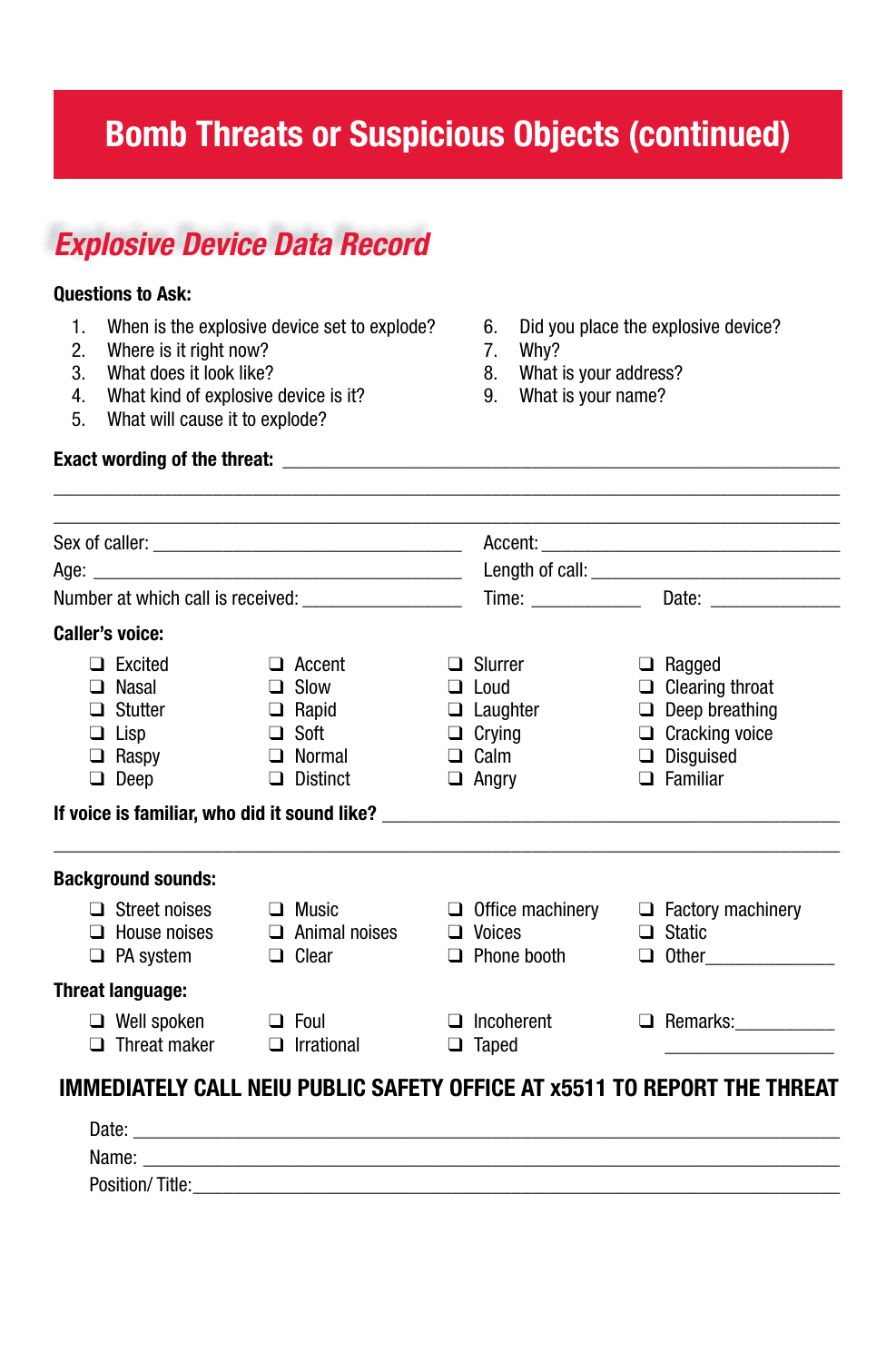# **Crime Prevention**

### *Here are few suggestions for what you might do to prevent a crime in your area:*

#### **In your office:**

- 1. Call Public Safety at x4100 to report suspicious persons or activity.
- 2. Lock your door, even if you are just going down the hall. It takes a thief 10 seconds or less to enter an open room and steal your property.
- 3. Do not leave messages on your door indicating that you are away and when you will be back.
- 4. If someone asks to use your phone for an emergency call, offer to telephone for them instead of allowing them access.
- 5. Do not put your address on your key ring.
- 6. Do not leave keys in hiding places.

#### **When walking:**

- 1. Call Public Safety at x4100 to report suspicious persons or activity or to request escort service.
- 2. Avoid walking alone at night unless absolutely necessary.
- 3. Walk purposefully, know where you are going, and project a no-nonsense image.

#### **Protecting your auto or bicycle:**

- 1. Always lock your car or bicycle.
- 2. Lock bikes to bike racks with hardened-alloy locks and chains or U-shaped locks.
- 3. Do not leave tempting valuables or property visible inside the car. Lock these items in the trunk.

#### **Protect yourself when driving:**

- 1. Look into your car before getting in. Lock doors and roll up windows once inside for protection.
- 2. Do not stop to help occupants of stopped or disabled vehicles. Continue driving to the nearest phone and call assistance for them.
- 3. If your car breaks down, raise the hood and then lock yourself into your car. If someone stops and offers help, remain in your car and ask them to phone for help. Do not worry about seeming rude.

#### **Call Public Safety at x4100 for detailed crime prevention information and visit the Public Safety website www.neiu.edu/~psafety to review detailed safety data.**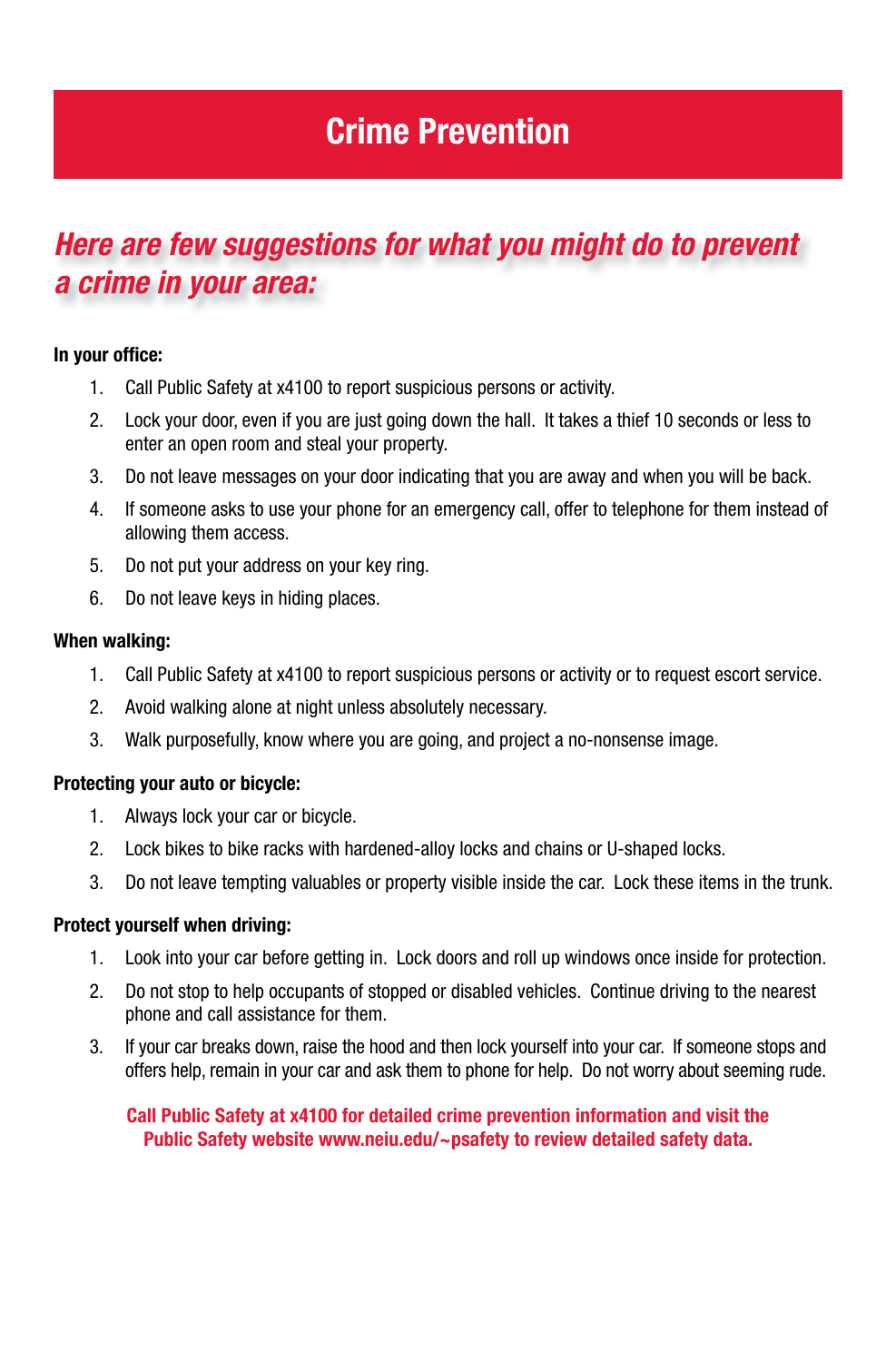# **Safety/ Escort Service**

### **Police Officers provide escort service particularly during** *hours of darkness, for persons walking on campus to the parking lots or adjacent city streets.*

**Call Public Safety at ext.4100 and provide the following information:**

- Your full name
- Your pick up location
- Your destination
- The number in your party

**DON'T WALK ALONE- CALL PUBLIC SAFETY AT 773-442-4100**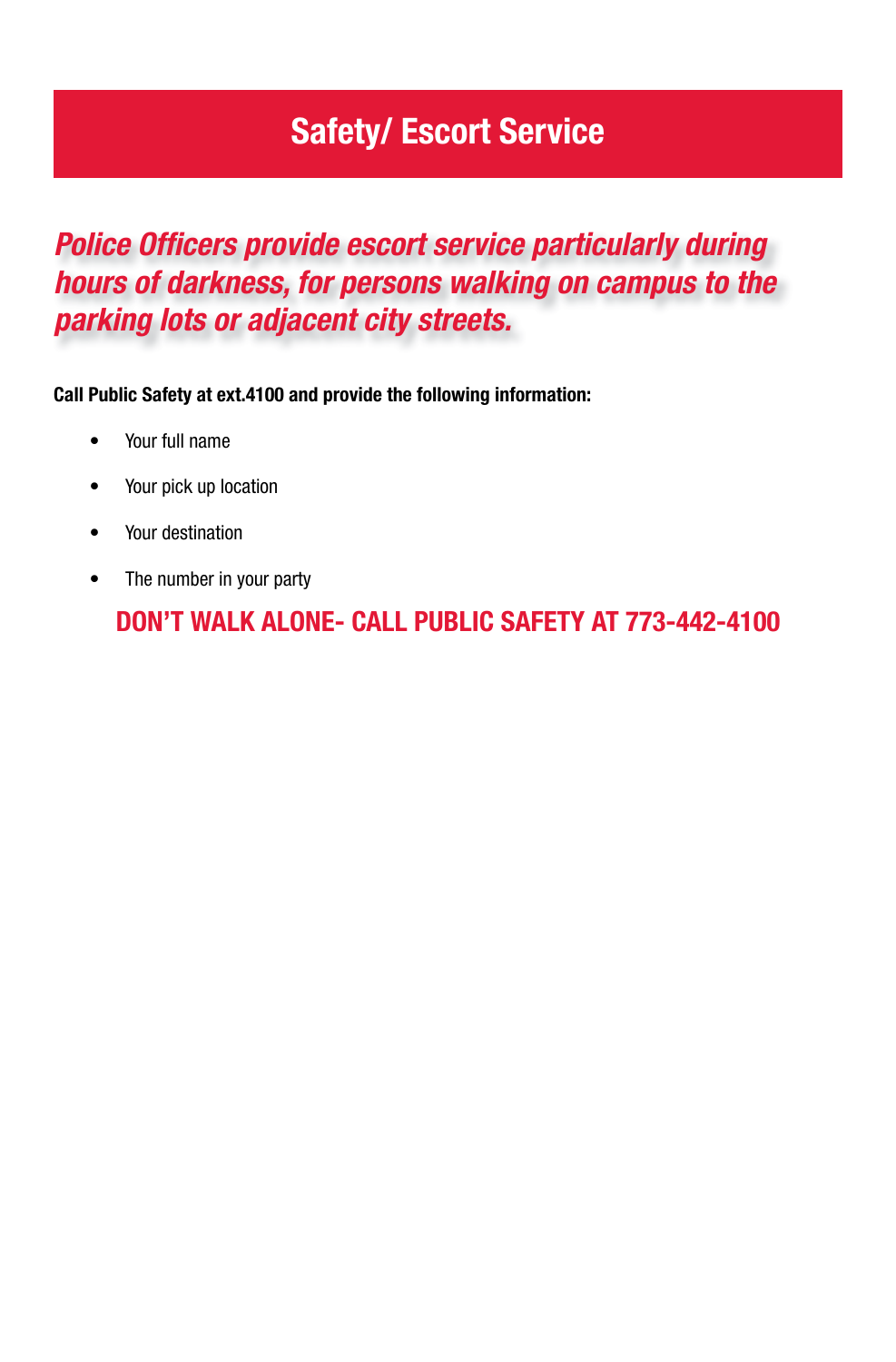### **Workplace Violence**

### *Workplace violence often begins with inappropriate behavior or other signs. Often, if these behaviors are detected and reported, the violence could be prevented. The following information is a starting place for workplace violence education and a safer, healthier workplace for everyone.*

#### **Examples of workplace violence:**

- Threats (direct or implied)
- Physical conduct that results in harm to people or property
- Conduct which harasses, disrupts or interferes with another individual's performance
- Conduct that creates an intimidating, offensive or hostile environment

#### **Potential warning signs:**

- Verbal, nonverbal or written threats
- Fascination with weapons or violence
- New or increased stress at home or work
- Expressions of hopelessness or anxiety
- Insubordinate behavior
- Dramatic change in work performance
- Destruction of property
- Drug or alcohol abuse
- Externalization of blame

#### **Risk Factors that contribute to workplace violence:**

- Termination of employment
- Disciplinary actions
- On-going conflicts between employees
- Domestic or family violence
- Financial problems

#### **Workplace violence prevention:**

- Be aware of what is going on around you at all times. Awareness is a proven method for increased personal safety.
- Tell your supervisor when you notice unusual or suspicious behavior.
- Contact the Counseling office at x4650 for assistance or guidance.
- Get acquainted with the Northeastern Illinois University Public Safety officers. Do not hesitate to call Public Safety for help at x4100.